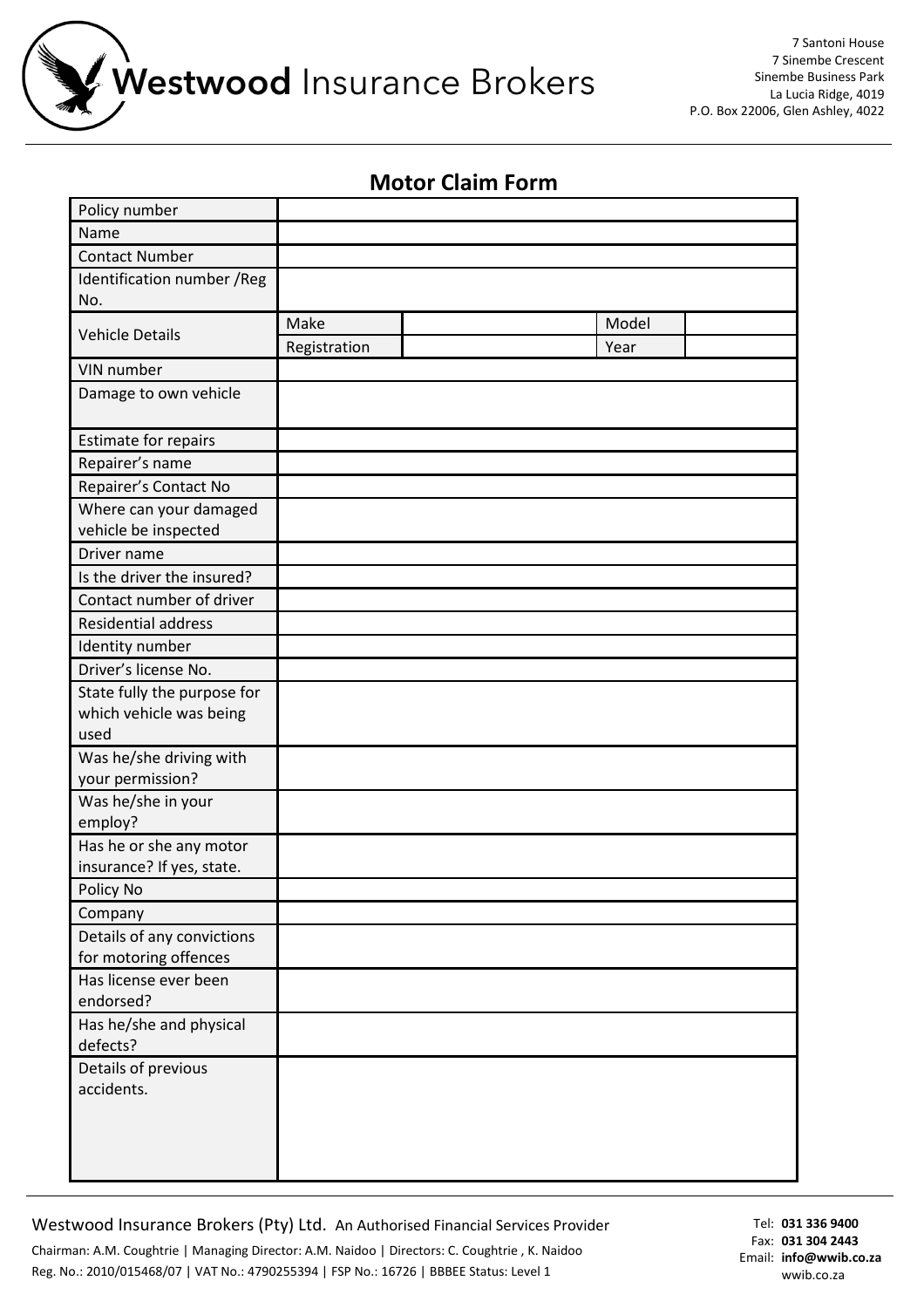| Passengers in insured<br>vehicle<br>Name of<br>Relationship to<br>Contact<br>Details of injuries<br>injured<br>Accident e.g.,<br><b>No</b><br>driver, passenger<br>Personal injuries (other<br>than insured vehicle)<br>able to recover from you. The Fund address is PO BOX 2743, Pretoria, 0001.<br>Registration<br>Make<br>Details of damage<br>Other vehicles<br>number<br>Address:<br><b>Other Owner and Driver</b><br>Contact No:<br>Name<br>Details<br>Property other than<br>Name & Contact no. of person<br>Details of Damage<br>vehicle<br>property owner<br>No:<br>Name:<br>No:<br>Name:<br>Name:<br>No:<br>Name:<br>No:<br>Name:<br>No:<br>Name and contact number<br>Contact No:<br>Name:<br>of witness<br>Name and contact number<br>Contact No:<br>Name: | injury                                                                                                                                                                                                   |  |  |  |  |  |
|-------------------------------------------------------------------------------------------------------------------------------------------------------------------------------------------------------------------------------------------------------------------------------------------------------------------------------------------------------------------------------------------------------------------------------------------------------------------------------------------------------------------------------------------------------------------------------------------------------------------------------------------------------------------------------------------------------------------------------------------------------------------------|----------------------------------------------------------------------------------------------------------------------------------------------------------------------------------------------------------|--|--|--|--|--|
|                                                                                                                                                                                                                                                                                                                                                                                                                                                                                                                                                                                                                                                                                                                                                                         |                                                                                                                                                                                                          |  |  |  |  |  |
|                                                                                                                                                                                                                                                                                                                                                                                                                                                                                                                                                                                                                                                                                                                                                                         |                                                                                                                                                                                                          |  |  |  |  |  |
|                                                                                                                                                                                                                                                                                                                                                                                                                                                                                                                                                                                                                                                                                                                                                                         |                                                                                                                                                                                                          |  |  |  |  |  |
|                                                                                                                                                                                                                                                                                                                                                                                                                                                                                                                                                                                                                                                                                                                                                                         |                                                                                                                                                                                                          |  |  |  |  |  |
|                                                                                                                                                                                                                                                                                                                                                                                                                                                                                                                                                                                                                                                                                                                                                                         |                                                                                                                                                                                                          |  |  |  |  |  |
|                                                                                                                                                                                                                                                                                                                                                                                                                                                                                                                                                                                                                                                                                                                                                                         |                                                                                                                                                                                                          |  |  |  |  |  |
|                                                                                                                                                                                                                                                                                                                                                                                                                                                                                                                                                                                                                                                                                                                                                                         |                                                                                                                                                                                                          |  |  |  |  |  |
|                                                                                                                                                                                                                                                                                                                                                                                                                                                                                                                                                                                                                                                                                                                                                                         |                                                                                                                                                                                                          |  |  |  |  |  |
|                                                                                                                                                                                                                                                                                                                                                                                                                                                                                                                                                                                                                                                                                                                                                                         |                                                                                                                                                                                                          |  |  |  |  |  |
|                                                                                                                                                                                                                                                                                                                                                                                                                                                                                                                                                                                                                                                                                                                                                                         |                                                                                                                                                                                                          |  |  |  |  |  |
|                                                                                                                                                                                                                                                                                                                                                                                                                                                                                                                                                                                                                                                                                                                                                                         |                                                                                                                                                                                                          |  |  |  |  |  |
|                                                                                                                                                                                                                                                                                                                                                                                                                                                                                                                                                                                                                                                                                                                                                                         | This accident must be reported to the Multilateral Motor Vehicle Fund using the special accident<br>report form (MMF#) within 14 days if there is any likely hood of injuries, otherwise the fund may be |  |  |  |  |  |
|                                                                                                                                                                                                                                                                                                                                                                                                                                                                                                                                                                                                                                                                                                                                                                         |                                                                                                                                                                                                          |  |  |  |  |  |
|                                                                                                                                                                                                                                                                                                                                                                                                                                                                                                                                                                                                                                                                                                                                                                         |                                                                                                                                                                                                          |  |  |  |  |  |
|                                                                                                                                                                                                                                                                                                                                                                                                                                                                                                                                                                                                                                                                                                                                                                         |                                                                                                                                                                                                          |  |  |  |  |  |
|                                                                                                                                                                                                                                                                                                                                                                                                                                                                                                                                                                                                                                                                                                                                                                         |                                                                                                                                                                                                          |  |  |  |  |  |
|                                                                                                                                                                                                                                                                                                                                                                                                                                                                                                                                                                                                                                                                                                                                                                         |                                                                                                                                                                                                          |  |  |  |  |  |
|                                                                                                                                                                                                                                                                                                                                                                                                                                                                                                                                                                                                                                                                                                                                                                         |                                                                                                                                                                                                          |  |  |  |  |  |
|                                                                                                                                                                                                                                                                                                                                                                                                                                                                                                                                                                                                                                                                                                                                                                         |                                                                                                                                                                                                          |  |  |  |  |  |
|                                                                                                                                                                                                                                                                                                                                                                                                                                                                                                                                                                                                                                                                                                                                                                         |                                                                                                                                                                                                          |  |  |  |  |  |
|                                                                                                                                                                                                                                                                                                                                                                                                                                                                                                                                                                                                                                                                                                                                                                         |                                                                                                                                                                                                          |  |  |  |  |  |
|                                                                                                                                                                                                                                                                                                                                                                                                                                                                                                                                                                                                                                                                                                                                                                         |                                                                                                                                                                                                          |  |  |  |  |  |
|                                                                                                                                                                                                                                                                                                                                                                                                                                                                                                                                                                                                                                                                                                                                                                         |                                                                                                                                                                                                          |  |  |  |  |  |
|                                                                                                                                                                                                                                                                                                                                                                                                                                                                                                                                                                                                                                                                                                                                                                         |                                                                                                                                                                                                          |  |  |  |  |  |
|                                                                                                                                                                                                                                                                                                                                                                                                                                                                                                                                                                                                                                                                                                                                                                         |                                                                                                                                                                                                          |  |  |  |  |  |
|                                                                                                                                                                                                                                                                                                                                                                                                                                                                                                                                                                                                                                                                                                                                                                         |                                                                                                                                                                                                          |  |  |  |  |  |
|                                                                                                                                                                                                                                                                                                                                                                                                                                                                                                                                                                                                                                                                                                                                                                         |                                                                                                                                                                                                          |  |  |  |  |  |
| of witness                                                                                                                                                                                                                                                                                                                                                                                                                                                                                                                                                                                                                                                                                                                                                              |                                                                                                                                                                                                          |  |  |  |  |  |
| Date:<br>Place:<br>Time:<br>Date, Time, and place                                                                                                                                                                                                                                                                                                                                                                                                                                                                                                                                                                                                                                                                                                                       |                                                                                                                                                                                                          |  |  |  |  |  |
| Before accident<br>Moment of accident<br>Speed                                                                                                                                                                                                                                                                                                                                                                                                                                                                                                                                                                                                                                                                                                                          |                                                                                                                                                                                                          |  |  |  |  |  |
| (a) Weather conditions<br>(b)<br>(a)<br>(b) Visibility                                                                                                                                                                                                                                                                                                                                                                                                                                                                                                                                                                                                                                                                                                                  |                                                                                                                                                                                                          |  |  |  |  |  |
| (a) Road Surface<br>(b)<br>(a)<br>(b) Width of Road                                                                                                                                                                                                                                                                                                                                                                                                                                                                                                                                                                                                                                                                                                                     |                                                                                                                                                                                                          |  |  |  |  |  |
| (a) Which vehicle lights<br>(b)<br>(a)<br>were on?<br>(b) Street lighting                                                                                                                                                                                                                                                                                                                                                                                                                                                                                                                                                                                                                                                                                               |                                                                                                                                                                                                          |  |  |  |  |  |

Westwood Insurance Brokers (Pty) Ltd. An Authorised Financial Services Provider Chairman: A.M. Coughtrie | Managing Director: A.M. Naidoo | Directors: C. Coughtrie , K. Naidoo Reg. No.: 2010/015468/07 | VAT No.: 4790255394 | FSP No.: 16726 | BBBEE Status: Level 1